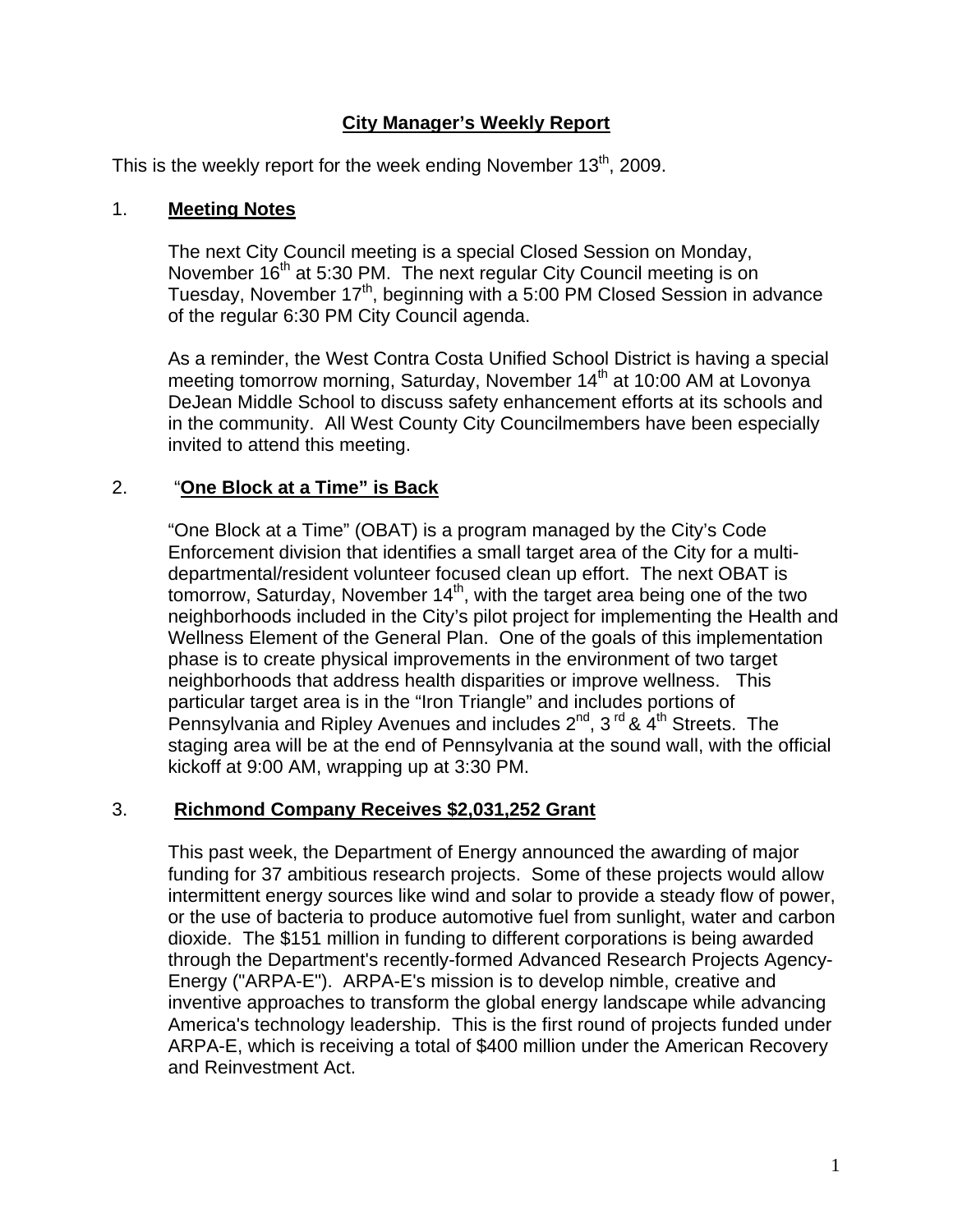NanOasis Technologies, Inc. of Richmond was a winner for research involving water carbon nanotubes for reverse osmosis membranes that require less energy and have many times higher flux than conventional processes. This could dramatically reduce the cost and energy required for desalination to supply fresh water for crops and communities.

## 4. **City Completes Civic Center Refunding**

In May 2007, the City issued \$101,420,000 in bonds to finance the revitalization and modernization of the Civic Center, as well as to refund three prior bond issues. The bonds were issued in variable rate mode, and were insured by Ambac. As a result of Ambac's credit downgrades and capital market dislocations beginning in early 2008, the City experienced higher than anticipated interest costs on the bonds. In May 2008, the City restructured the bonds into a fixed interest rate mode of 5.52% for 18 months, to abate the interest rate risk that the City was experiencing. This temporary conversion was due to terminate on November 25<sup>th</sup>, at which time the bonds would carry an interest rate of 12% if refinancing were not been completed.

To remedy this situation, the City's bond team has been working for the past several months on refinancing these Civic Center Bonds. This past week, the transaction was successfully completed through the issuance of fixed rate bonds, with annual debt service costs remaining at prior levels, and permanently removing the City's exposure to Ambac.

# 5. **State Sells Proposition 1A Bonds**

The City of Richmond participated in the California Communities Proposition 1A Securitization Program, whereby the City is repaid in full during this fiscal year for the State's borrowing of 8% of local agencies' property taxes. This past week, the State of California sold \$1.9 billion in bonds to fund this program, at a yield of 4%. A total of 1,270 local agencies throughout California participated in this program. The City will receive 50% of its receivable amount on January 15<sup>th</sup>,  $2010$  and the remaining 50% on May  $3<sup>rd</sup>$ , 2010. The City's total receivable is \$3.6 million.

# 6. **National Association for Civilian Oversight of Law Enforcement Conference**

The National Association for Civilian Oversight of Law Enforcement (NACOLE) held its annual training conference in Austin, Texas from October 31<sup>st</sup> through November 3<sup>rd</sup>. The City of Richmond was represented by Police Commission Chairperson Cora Ward, Vice-Chairperson Nemy Bautista, and Commissioner Glenn Stephenson. Richmond Confidential Investigative Appeals Officer Don Casimere, a founding member of NACOLE, also attended the conference. The conference theme was "Focusing on the Future." Nearly 200 delegates from across the country were in attendance. Delegates attended numerous sessions addressing ways to enhance police oversight and accountability.